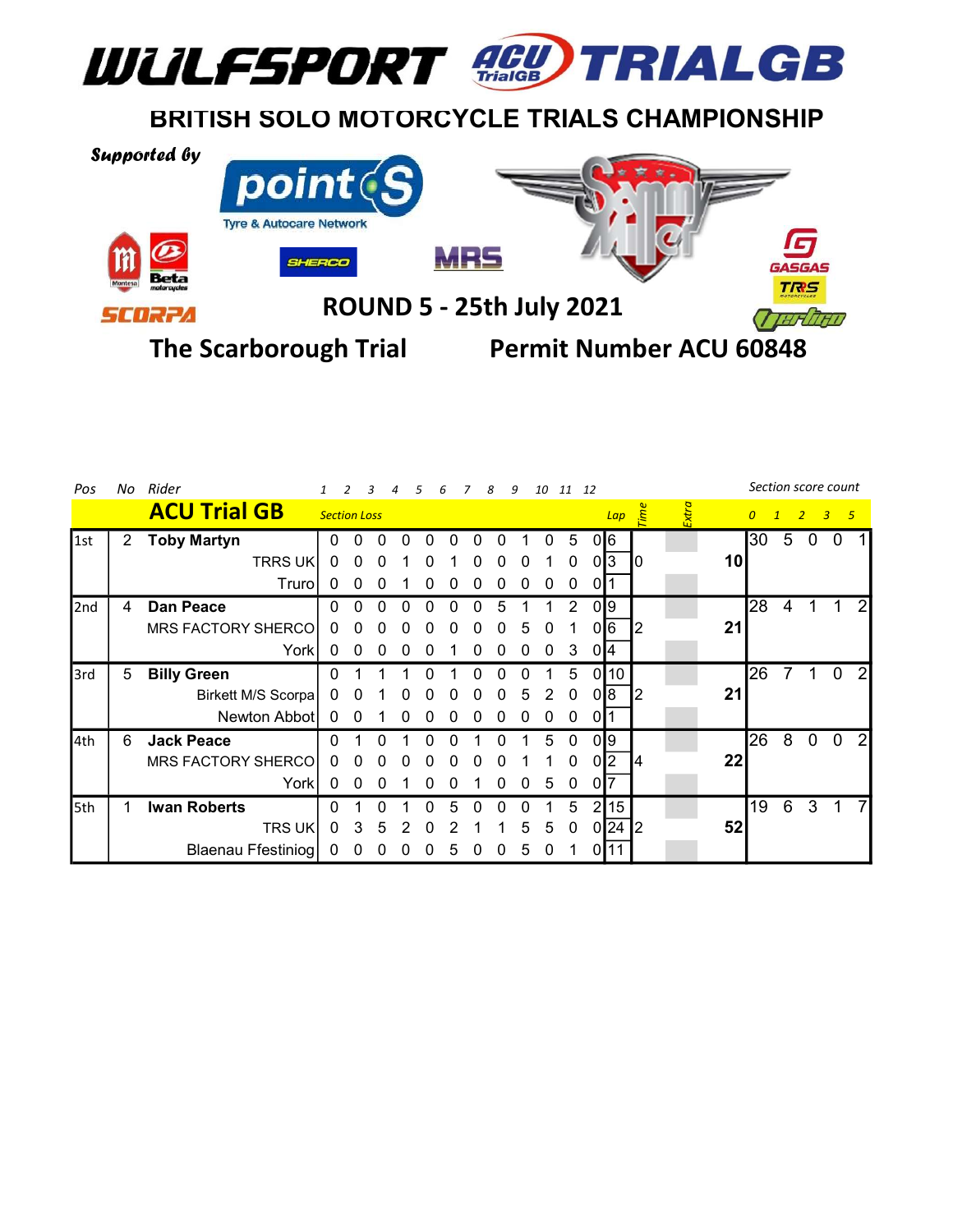|       |                 | <b>ACU Trial 2</b>                         | <b>Section Loss</b>        |                             |                |                |                |                |                  |                  |                                |                |                  |                             | $Lap \quad \stackrel{\text{def}}{=}$ |                           | Extra |    | $\overline{0}$  |                |                                             | $1 \quad 2 \quad 3 \quad 5$ |                |
|-------|-----------------|--------------------------------------------|----------------------------|-----------------------------|----------------|----------------|----------------|----------------|------------------|------------------|--------------------------------|----------------|------------------|-----------------------------|--------------------------------------|---------------------------|-------|----|-----------------|----------------|---------------------------------------------|-----------------------------|----------------|
| l 1st | 21              | <b>Ross Danby</b>                          | $\Omega$                   | 0                           | 0              | 0              |                |                |                  |                  |                                |                | 0                | 0I1                         |                                      |                           |       |    | $\overline{33}$ | $\overline{2}$ | $\Omega$                                    | $\Omega$                    |                |
|       |                 | TRS UK                                     | 0                          | 0                           | 0              | 0              | 0              | 0              | 0                | 0                | 0                              |                | 0                | 0 <sup>11</sup>             |                                      | 0                         |       | 7  |                 |                |                                             |                             |                |
|       |                 | Kidderminster                              | 0                          | 0                           | 0              | 0              | 0              | 0              | 0                | 0                | 0                              | 5              | 0                | $0\sqrt{5}$                 |                                      |                           |       |    |                 |                |                                             |                             |                |
| 2nd   |                 | 22 Andrew Chilton                          | $\Omega$                   | $\overline{0}$              | $\overline{0}$ | $\overline{0}$ | 0              | 0              | 0                | 0                | 0                              | $\overline{5}$ | $\mathbf{0}$     | $\overline{0}$ <sub>5</sub> |                                      |                           |       |    |                 |                | 34 0 0 0                                    |                             | $\overline{2}$ |
|       |                 | Scorpa                                     | 0                          | 0                           | 0              | 0              | 0              | 5              | 0                | 0                | 0                              | 0              | 0                | $0\sqrt{5}$                 |                                      |                           |       | 10 |                 |                |                                             |                             |                |
|       |                 | Saltburn-by-the-Sea                        | $\mathbf 0$                | 0                           | 0              | 0              | 0              | 0              | 0                | 0                | 0                              | 0              | 0                | $0\overline{0}$             |                                      |                           |       |    |                 |                |                                             |                             |                |
| 3rd   |                 | 32 Jack Dance                              | $\Omega$                   | $\mathbf 0$                 | 0              | $\mathbf 0$    | 0              |                | $\Omega$         |                  | 0                              | 2              | 0                | 0 4                         |                                      |                           |       |    | 31              |                | $3 \quad 1 \quad 0$                         |                             |                |
|       |                 | <b>JSM Gas Gas</b>                         | $\mathbf{0}$               | 0                           | 5              | 0              | 0              | 0              | 0                | 0                | 0                              | 0              | 0                | $0\sqrt{5}$                 |                                      | 0                         |       | 10 |                 |                |                                             |                             |                |
| 4th   |                 | Horsham<br>25 Thomas Minta                 | 0                          | 0                           | 1              | 0              | 0<br>0         | 0<br>$\Omega$  | 0<br>$\Omega$    | 0                | 0                              | 0              | 0                | 0 <sup>1</sup>              |                                      |                           |       |    |                 |                |                                             |                             |                |
|       |                 | Scorpa                                     | $\Omega$<br>$\overline{1}$ | $\overline{2}$<br>0         | $\Omega$       |                | 0              |                | 0                | 0                |                                | $\Omega$<br>2  |                  | 0I4                         |                                      | 0                         |       | 11 |                 |                |                                             | $28$ 5 3 0                  | $\Omega$       |
|       |                 | Telford                                    | 0                          | 0                           | 0<br>0         | 0<br>2         | 0              | 0<br>0         | 0                | 0                | 0                              | 0              | 0<br>0           | $0\sqrt{3}$                 | 1 4                                  |                           |       |    |                 |                |                                             |                             |                |
| 5th   |                 | 36 Ben Dignan                              | $\mathbf{0}$               | $\mathbf{0}$                |                | $\mathbf{0}$   | 3              |                | 0                |                  | 0                              | 0              | $\mathbf 0$      |                             |                                      |                           |       |    | $\overline{28}$ |                | 6 0 1                                       |                             |                |
|       |                 | Vertigo                                    | $\mathbf 0$                | 0                           | 0              |                | 0              | 0              | 5                | 0                | 0                              | $\mathbf{0}$   | 0                | $0$ <sup>6</sup>            |                                      |                           |       | 14 |                 |                |                                             |                             |                |
|       |                 | Roy Bridge                                 | $\mathbf 0$                | 0                           | 0              | 0              |                | 0              | 0                | 0                | 0                              | 0              | 0                | 01                          |                                      |                           |       |    |                 |                |                                             |                             |                |
| 6th   |                 | 33 Alexz Wigg                              | $\Omega$                   | $\Omega$                    |                |                | 0              | $\Omega$       | 0                |                  | 0                              |                | 0                |                             | $\overline{0}$ <sub>3</sub>          |                           |       |    | 29500           |                |                                             |                             | $\vert$ 2      |
|       |                 | Vertigo                                    | $\mathbf{0}$               | 0                           |                | 0              | 0              | 0              | 0                | 5                | 0                              | 5              | 0                |                             | $0\overline{11}$                     | 10                        |       | 15 |                 |                |                                             |                             |                |
|       |                 | Buckingham                                 | $\Omega$                   | 0                           | 1              | 0              | 0              | 0              | 0                | 0                | 0                              | 0              | 0                | 0 <sup>11</sup>             |                                      |                           |       |    |                 |                |                                             |                             |                |
| 7th   | 27              | <b>Declan Bullock</b>                      | $\Omega$                   | $\mathbf 0$                 | 5              | $\mathbf 0$    |                |                | $\Omega$         | 0                |                                | 5              | $\mathbf 0$      |                             | 0 13                                 |                           |       |    | 27              | 7              |                                             | 0 <sub>0</sub>              | $\overline{2}$ |
|       |                 | Beta UK                                    | 0                          | 0                           | 0              | 0              | 0              | O              | 0                | 0                | O                              |                | 0                | 011                         |                                      | 10                        |       | 17 |                 |                |                                             |                             |                |
|       |                 | Frodsham                                   | 0                          | 0                           |                | 0              | 0              | 0              |                  | 0                | 0                              |                | 0                | 0 <sub>13</sub>             |                                      |                           |       |    |                 |                |                                             |                             |                |
| 8th   |                 | 26 Sam Haslam                              | $\Omega$                   | $\mathbf{0}$                | $\Omega$       | $\mathbf{0}$   | 0              | 5              | 0                |                  | 0                              | 0              | $\mathbf 0$      |                             |                                      |                           |       |    | 30              |                | $\begin{array}{c} 3 & 0 & 0 \end{array}$    |                             | $\overline{3}$ |
|       |                 | John Lee Honda                             | $\mathbf{0}$               | 0                           | 0              | 0              | 0              | 0              | 0                | 0                | 0                              | 5              | $\mathbf 0$      | $0\sqrt{5}$                 |                                      | 0                         |       | 18 |                 |                |                                             |                             |                |
|       |                 | Gerrards Cross                             | 0                          |                             | 0              | 0              |                |                |                  |                  |                                | 5              | 0                | $0\sqrt{6}$                 |                                      |                           |       |    |                 |                |                                             |                             |                |
| 9th   | 34              | <b>Duncan MacColl</b>                      | $\Omega$                   | $\overline{0}$              |                | $\overline{2}$ |                |                |                  |                  |                                | 2              |                  | ΩI                          |                                      |                           |       |    | 26              |                | $620$                                       |                             | $\overline{2}$ |
|       |                 | <b>Beta</b>                                | $\Omega$                   | 0                           | 5              |                | 0              | 5              | 0                | 0                | 0                              | 0              | 0                |                             | 0 11                                 | $\mathbf{I}^{\mathbf{0}}$ |       | 20 |                 |                |                                             |                             |                |
|       |                 | Lanark                                     | 0                          | 0                           | 0              | 0              | 0              | 0              | 0                | 0                |                                | 0              |                  | 0 <sup>2</sup>              |                                      |                           |       |    |                 |                |                                             |                             |                |
| 10th  |                 | 28 Christopher Stay                        | $\Omega$                   | 1                           | $\overline{5}$ |                | 0              |                | 0                |                  |                                |                | 0                | $\overline{0}$              |                                      |                           |       |    | $\overline{25}$ |                | $\begin{array}{cccc} 7 & 2 & 1 \end{array}$ |                             |                |
|       |                 | <b>TRS UK</b>                              | 0                          | 0                           | 0              | 0              | 0              |                | 0                | 0                | 0                              | 2              |                  | 0 4                         |                                      | 2                         |       | 21 |                 |                |                                             |                             |                |
|       |                 | Newport                                    | 0                          | 0                           |                | 0              | 0              | O              |                  | 0                | 0                              | 3              | 0                | 0 6                         |                                      |                           |       |    |                 |                |                                             |                             |                |
| 11th  |                 | 38 Oliver Smith(T2)                        | $\mathbf{0}$               | $\mathbf{0}$                |                | 0              | 0              | 0              | 0                | $\Omega$         | 5                              | 3              | $\mathbf 0$      | $\overline{0}$              |                                      |                           |       |    | 27              | $\overline{4}$ | $\mathbf 1$                                 | 1                           | 3              |
|       |                 | SW Trials, TRS UK, OSET                    | $\mathbf{0}$               | 1                           | 5              | 0              | 0              | 0              | 0                | 0                |                                | 0              | 0                | $0\sqrt{7}$                 |                                      | 0                         |       | 24 |                 |                |                                             |                             |                |
| 12th  | 30 <sup>7</sup> | Bexhill-on-Sea<br><b>James Fry</b>         | $\mathbf 0$<br>$\Omega$    | $\mathbf 0$<br>$\mathbf{0}$ | 5<br>$\Omega$  | 0<br>1         | 0<br>0         | 0<br>$\Omega$  | 0<br>5           | 0<br>0           | $\overline{2}$<br>$\mathbf{0}$ | 5              | 0<br>5           | $\sqrt{8}$                  | $0$ <sup>16</sup>                    |                           |       |    |                 |                | $26$ 2 2 1                                  |                             |                |
|       |                 | MRS Sherco                                 | 0                          | 0                           | 0              |                | 0              | 0              | 2                | 0                | 0                              | $\overline{2}$ | 3                | 0 <sup>17</sup>             |                                      | Ю                         |       | 34 |                 |                |                                             |                             | 5              |
|       |                 | Alford                                     | 0                          | 0                           | $\mathbf 0$    | 0<br>0         | 0              | 5              | 0                | 0                |                                | 5              | 0                |                             | 0111                                 |                           |       |    |                 |                |                                             |                             |                |
| 13th  | 29              | <b>Hugo Jervis</b>                         | 0                          | 0                           | $\overline{5}$ | 0              | 0              | $\overline{5}$ | 0                | 0                |                                | 5              | 0                |                             | 1117                                 |                           |       |    | 20              | 9              |                                             |                             | 5              |
|       |                 | BetaUK                                     | 0                          | 0                           | 0              | 1              | 0              | 0              | 0                | 0                | 2                              | 3              |                  | 0 <sup>17</sup>             |                                      | 10                        |       | 39 |                 |                |                                             |                             |                |
|       |                 | Llanidloes                                 | $\pmb{0}$                  | 0                           |                |                | 0              |                | 5                | 0                |                                | 5              | 0                |                             | $1\sqrt{15}$                         |                           |       |    |                 |                |                                             |                             |                |
| 14th  |                 | 31 Samuel Yeomans                          | $\overline{0}$             | 1                           | 5              | 0              | $\Omega$       | 5              | $\Omega$         | $\overline{5}$   | 0                              | 5              | 1                |                             | 1 23                                 |                           |       |    |                 |                | 20 7 2 1                                    |                             | 6              |
|       |                 | Vertigo UK                                 | $\mathbf{0}$               | 0                           | 1              | 0              | 3              | 5              | 0                | $\mathbf 0$      | $\mathbf 0$                    | 5              | $\mathbf 0$      |                             | $0$ 14 0                             |                           |       | 44 |                 |                |                                             |                             |                |
|       |                 | Newport                                    | 0                          | $\overline{0}$              | $\overline{0}$ | 0              | 1              | 0              | $\boldsymbol{0}$ | 1                | 1                              | $\overline{2}$ | $\boldsymbol{0}$ | $\overline{2}$              |                                      |                           |       |    |                 |                |                                             |                             |                |
| 15th  | 37              | <b>Josh Hanlon</b>                         | $\Omega$                   | $\mathbf 0$                 | $\overline{5}$ |                | $\Omega$       |                | $\overline{5}$   | 0                | $\mathbf 0$                    | $\overline{3}$ | $\overline{0}$   |                             | 3 18                                 |                           |       |    |                 |                | 17 9 1 4                                    |                             | $\overline{5}$ |
|       |                 | <b>Beta</b>                                | $\mathbf{0}$               | 0                           | 5              |                | 0              | 0              | 0                | 0                | 0                              | $\overline{2}$ | 5                |                             | 14                                   | 10                        |       | 48 |                 |                |                                             |                             |                |
|       |                 | Banbridge                                  |                            | 0                           | <u>3</u>       |                | 0              | 5              | 0                | 0                |                                | 3              |                  |                             | 16                                   |                           |       |    |                 |                |                                             |                             |                |
| 16th  |                 | 39 Ben Hemingway                           | 1                          |                             | $\overline{5}$ |                | 0              |                | 0                |                  | 0                              | $\overline{5}$ | $\mathbf 0$      |                             | 0 15                                 |                           |       |    |                 |                | $1512$ 1 0                                  |                             | $\overline{8}$ |
|       |                 | <b>Beta</b>                                | $\mathbf 0$                |                             | 1              | 0              | 2              | 0              | 5                | 5                | 0                              | 5              | $\mathbf 0$      |                             | 1 20 0                               |                           |       | 54 |                 |                |                                             |                             |                |
|       |                 | Leeds                                      | 0                          |                             |                | 0              | 0              | 5              | 5                |                  |                                | 5              | 0                |                             | $0\overline{19}$                     |                           |       |    |                 |                |                                             |                             |                |
| 17th  |                 | 35 Charlie Smith                           | $\Omega$                   | $\overline{5}$              | $\mathbf 0$    |                | $\overline{2}$ |                | 0                | 0                | 0                              | $\overline{5}$ | $\mathbf 0$      |                             | 3117                                 |                           |       |    | $\overline{16}$ |                |                                             | 653                         | 6              |
|       |                 | <b>BETAUK</b>                              | 0                          | 0                           | $\overline{c}$ |                | 0              | 2              | 0                | 0                | $\overline{2}$                 | $\sqrt{3}$     | 5                |                             | 3 18                                 | 10                        |       | 55 |                 |                |                                             |                             |                |
|       |                 | Bradford $\begin{bmatrix} 0 \end{bmatrix}$ |                            | 1                           | 5              | 1              | $\mathbf 0$    | $\mathbf 0$    | $\sqrt{5}$       | $\boldsymbol{0}$ | $\mathbf 1$                    | $\sqrt{5}$     | $\pmb{0}$        |                             | 2 20                                 |                           |       |    |                 |                |                                             |                             |                |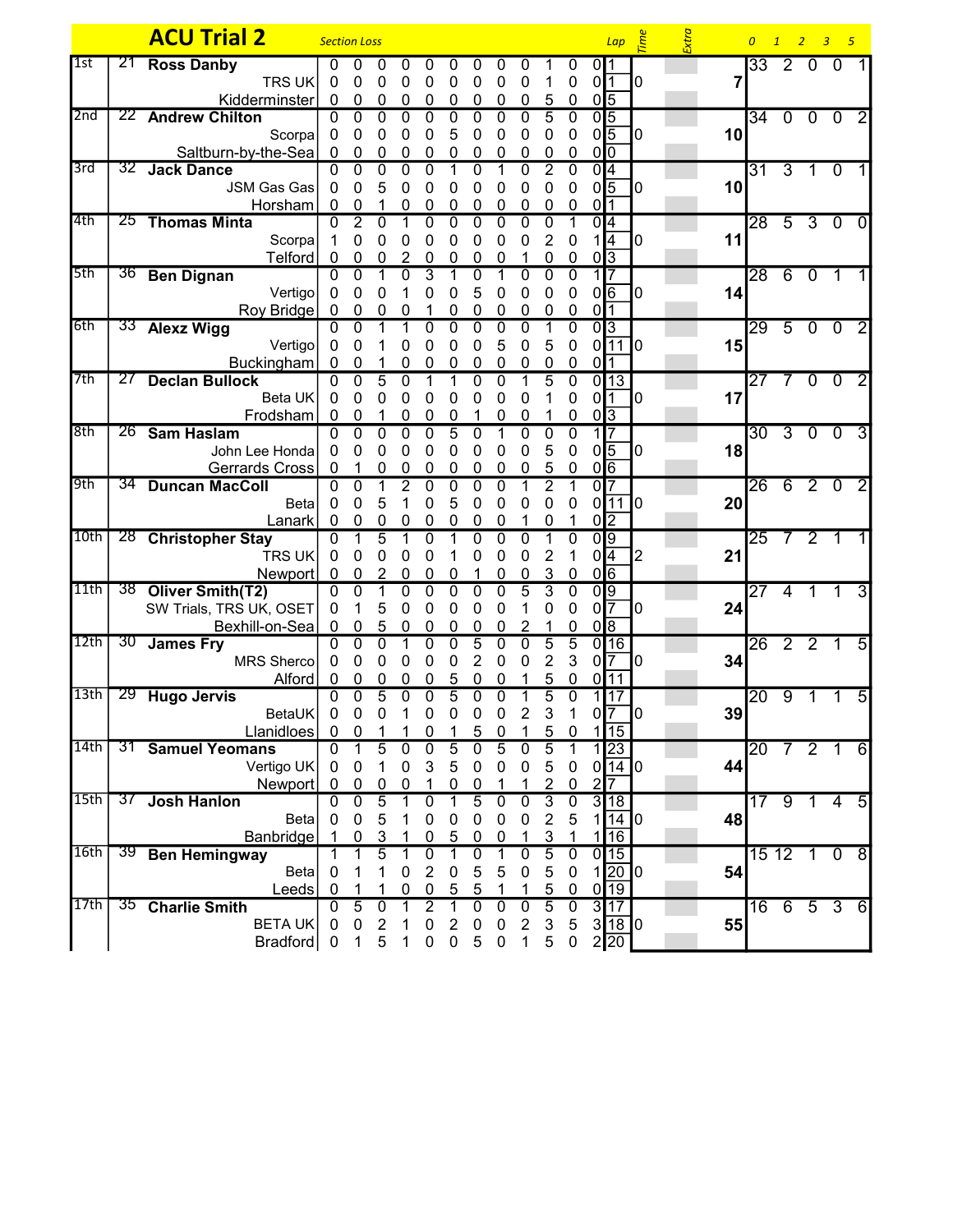|      |    | <b>ACU Trial 125</b>             | <b>Section Loss</b> |                |             |                |                |             |             |                |                  |                 |                  |                 | Lap              | <b>Time</b> | Extra |    | $\overline{0}$ | 1              | $\overline{2}$   | $\overline{3}$<br>$-5$ |                |
|------|----|----------------------------------|---------------------|----------------|-------------|----------------|----------------|-------------|-------------|----------------|------------------|-----------------|------------------|-----------------|------------------|-------------|-------|----|----------------|----------------|------------------|------------------------|----------------|
| 1st  |    | 42 Harry Turner                  | $\Omega$            | $\mathbf{0}$   | 0           | 0              | 0              | 0           | 0           | $\Omega$       | $\Omega$         | 0               | $\mathbf{0}$     |                 | 0 <sup>10</sup>  |             |       |    | 33             | $\overline{2}$ | $\overline{1}$   | $\mathbf 0$            | $\mathbf{0}$   |
|      |    | <b>Birkett Motorsport Scorpa</b> | $\mathbf{0}$        | 0              | 0           | 0              | 0              | 0           | 0           | 0              |                  | 0               | $\mathbf 0$      |                 | $0\sqrt{1}$      | IО          |       | 4  |                |                |                  |                        |                |
|      |    | Buxton                           | $\mathbf 0$         | 0              | 0           | 0              | 0              | 0           | 0           | 0              | 1                | $\overline{2}$  | $\mathbf 0$      |                 | 0 3              |             |       |    |                |                |                  |                        |                |
| 2nd  |    | 43 Harry Hemingway               | $\mathbf 0$         | $\mathbf 0$    | 0           | $\mathbf 0$    | 0              | 1           | 0           | 0              | 0                | $\mathfrak{S}$  | $\mathbf 0$      |                 | 0 <sup>4</sup>   |             |       |    | 33             | $\mathbf{1}$   |                  | 0 <sub>1</sub>         |                |
|      |    | <b>Beta</b>                      | $\mathbf{0}$        | 0              | 0           | 0              | 0              | 0           | 0           | 0              | 0                | $\mathbf 0$     | $\mathbf 0$      |                 | 0 <sup>0</sup>   | I0          |       | 9  |                |                |                  |                        |                |
|      |    | Leeds                            | $\mathbf 0$         | 0              | 0           | $\pmb{0}$      | $\mathbf 0$    | 0           | 0           | $\pmb{0}$      | $\mathbf 0$      | $5\phantom{.0}$ | $\boldsymbol{0}$ |                 | $0\sqrt{5}$      |             |       |    |                |                |                  |                        |                |
| 3rd  |    | 46 George Hemingway              | $\mathbf 0$         | $\mathbf{0}$   | $\mathbf 0$ | $\mathbf 0$    | 1              |             | 0           | 0              | 5                | 3               | $\mathbf 0$      |                 | 0 10             |             |       |    | 28             | $\overline{5}$ | $\overline{0}$   | $\overline{1}$         | $\overline{2}$ |
|      |    | Beta UK                          | 0                   |                | 0           | 0              | 0              | O           | O           | ŋ              | O                |                 | 5                |                 | $0\overline{7}$  | 10          |       | 18 |                |                |                  |                        |                |
|      |    | Leeds                            | $\mathbf 0$         | $\mathbf 0$    | 0           | $\mathbf 0$    | 0              | 0           | 0           | $\mathbf 0$    | 1                | $\mathbf 0$     | $\mathbf 0$      | 0 <sup>11</sup> |                  |             |       |    |                |                |                  |                        |                |
| 4th  |    | 45 Jamie Galloway                | 0                   | 0              | $\mathbf 0$ | 0              | 0              | 0           | 0           | $\mathbf 0$    | 2                | 0               | 5                |                 | 5 12             |             |       |    | 27             | 4              | $\overline{1}$   | $\mathbf 0$            | 4              |
|      |    | <b>TRS</b>                       | 0                   | 0              | 0           | 0              | 0              | 0           | O           | O              | O                |                 | 1                |                 | 0 2              | 10          |       | 26 |                |                |                  |                        |                |
|      |    | Kirkcaldy                        | $\mathbf 0$         | 1              | $\pmb{0}$   | 0              | $\mathbf 0$    | 0           | 0           | 1              | 5                | $\mathbf 0$     | 5                |                 | $0\overline{12}$ |             |       |    |                |                |                  |                        |                |
| 5th  |    | 52 Harry Bowyer                  | $\Omega$            | 5              | 1           | 0              | $\mathbf 0$    | $\mathbf 0$ |             |                | $\overline{2}$   | $\overline{2}$  | $\mathbf 0$      |                 | $0$ 12           |             |       |    | 23             |                | $721$            |                        | 3              |
|      |    | <b>JSM Gasgas</b>                | $\mathbf 0$         |                | 0           | 0              | 0              | 0           | 0           | 0              |                  |                 | 5                |                 | 0 8              | 10          |       | 29 |                |                |                  |                        |                |
|      |    | Congleton                        | 3                   | 1              | 0           | 0              | 0              | 0           | 0           | 0              | 0                | 0               | 5                |                 | $0\sqrt{9}$      |             |       |    |                |                |                  |                        |                |
| 6th  |    | 50 Alfie Lampkin                 | $\overline{2}$      | $\overline{1}$ |             | $\mathbf 0$    | 1              | 0           | $\Omega$    | $\Omega$       | 5                | 3               | 5                |                 | $0$ 18           |             |       |    | 16             | 6              |                  | $5\overline{3}$        | $6 \mid$       |
|      |    | Vertigo                          | 0                   | 0              | 2           | 0              | 0              | 0           | 0           |                | 3                | 5               | 5                |                 | 0 16 0           |             |       | 55 |                |                |                  |                        |                |
|      |    | Skipton                          | 3                   | 1              | 2           | 1              | $\mathbf 0$    | 0           | $\mathbf 0$ | $\overline{2}$ | $5\phantom{.0}$  | $\overline{5}$  | $\overline{2}$   |                 | $0\overline{21}$ |             |       |    |                |                |                  |                        |                |
| 7th  | 51 | <b>Joe Snelling</b>              | $\Omega$            | $\overline{2}$ | 3           | $\Omega$       | 5              | 0           | $\Omega$    | $\Omega$       | 3                |                 | 0                |                 | 0 14             |             |       |    | 14             |                | $8\overline{5}$  | 4                      | 5              |
|      |    | <b>BVM Moto Beta</b>             | 0                   | $\overline{2}$ | 3           |                |                |             |             | 0              | 5                | $\overline{2}$  | 5                |                 | 0 20 0           |             |       | 55 |                |                |                  |                        |                |
|      |    | Leatherhead                      | $\mathbf 0$         | 2              | 1           |                | 3              |             | 0           | 1              | 2                | $\sqrt{5}$      | $\overline{5}$   |                 | $0\sqrt{21}$     |             |       |    |                |                |                  |                        |                |
| 8th  | 47 | <b>Owen Chestnut</b>             | $\Omega$            | 5              | 3           | 0              | 5              | 0           | 5           | 5              | $\overline{2}$   | 5               | $\overline{2}$   |                 | 0 32             |             |       |    | 15             |                | $2\; 5\; 3\; 11$ |                        |                |
|      |    | Scorpa                           | $\mathbf{0}$        | 5              | 3           | 0              | 0              | 0           | 0           | 2              | 0                | 5               | 5                |                 | $2$ 22 0         |             |       | 76 |                |                |                  |                        |                |
|      |    | Isle of Man                      | 5                   | 3              |             | 0              | 1              | 0           | 0           | 5              | $\boldsymbol{0}$ | $\sqrt{5}$      | $\overline{2}$   |                 | $0\sqrt{22}$     |             |       |    |                |                |                  |                        |                |
| 9th  |    | 48 Jay Pyper                     | $\Omega$            | 1              | 5           |                | 3              | 3           |             | 0              | 3                | 5               | $\overline{5}$   |                 | 1 28             |             |       |    | 9              |                | 8 2 7 10         |                        |                |
|      |    | Acklams Beta                     | 5                   | 5              | 3           | 0              | $\overline{2}$ | 0           | 0           |                | 1                | 5               | $\overline{5}$   |                 | $0$  27   0      |             |       | 83 |                |                |                  |                        |                |
|      |    | Harrogate                        | $\mathbf 0$         | $\overline{2}$ | $\sqrt{3}$  | $\sqrt{3}$     | 1              | 3           | $\mathbf 0$ | 5              | 0                | $\sqrt{5}$      | $\sqrt{5}$       |                 | 1 28             |             |       |    |                |                |                  |                        |                |
| 10th |    | 49 Charlie Cripps                | $\mathbf 0$         | $\mathbf 0$    | 3           | $\overline{2}$ | 5              | 2           | 0           | 2              | 5                | 3               | $\overline{2}$   |                 | 3 27             |             |       |    | $7^{\circ}$    |                | 3108             |                        | 8              |
|      |    | <b>Beta</b>                      | 2                   | 5              | 3           | 0              |                |             | O           | 5              | 5                | 5               | $\overline{2}$   |                 | $2\sqrt{33}$ 0   |             |       | 87 |                |                |                  |                        |                |
|      |    | Manchester                       | 1                   | 1              | 3           | 2              | 5              |             | 0           | 3              | 3                | $\mathbf 0$     | 5                |                 | 3 27             |             |       |    |                |                |                  |                        |                |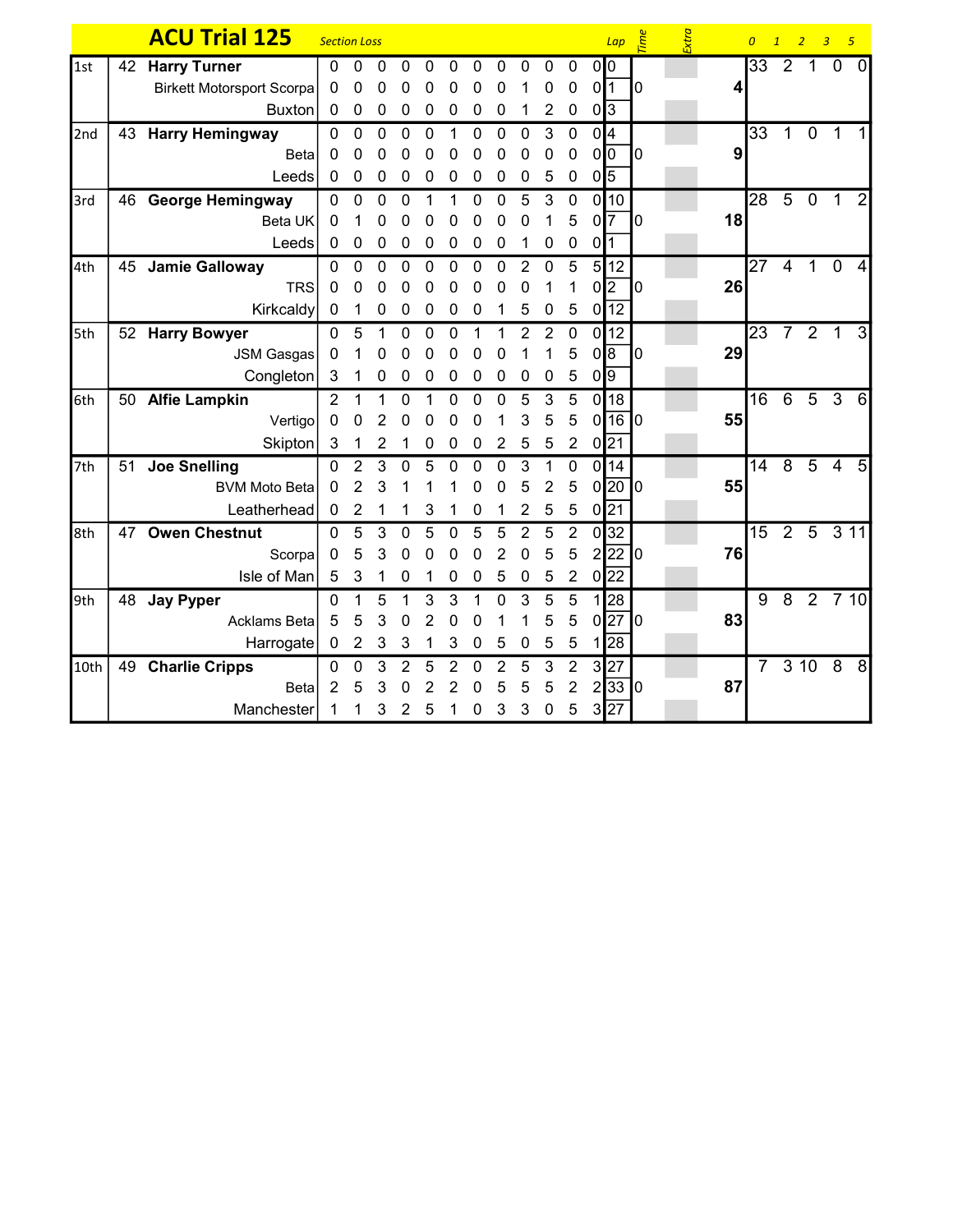|                  |    | <b>ACU Trial ExperI</b> Section Loss |                                  |                  |                  |                          |                  |                  |                          |                            |                  |                 |                  | $Lap \quad \stackrel{\text{d}}{\leq}$ |                                      | Extra |    | $\overline{0}$  | 1              | $\overline{2}$ | 3 <sub>5</sub>  |                |
|------------------|----|--------------------------------------|----------------------------------|------------------|------------------|--------------------------|------------------|------------------|--------------------------|----------------------------|------------------|-----------------|------------------|---------------------------------------|--------------------------------------|-------|----|-----------------|----------------|----------------|-----------------|----------------|
| 1st              | 64 | <b>Thomas Affleck</b>                | 0                                | 0                |                  | 0                        | 0                | 0                | 0                        | 0                          |                  | 0               | 0                | 0 <sup>2</sup>                        |                                      |       |    | 32              | $\mathbf{3}$   | $\mathbf 0$    | - 0             |                |
|                  |    | <b>MRS Sherco</b>                    | 0                                | 0                | 0                | 0                        | 0                | 0                | 0                        | 0                          | 0                | 0               | 0                | 0 <sup>0</sup>                        | 10                                   |       | 8  |                 |                |                |                 |                |
|                  |    | Saltburn-by-the-Sea                  | $\bf{0}$                         | $\pmb{0}$        | 0                | 0                        | 0                | 0                | 0                        | 0                          | 0                | 1               | 5                | $0\sqrt{6}$                           |                                      |       |    |                 |                |                |                 |                |
| 2nd              | 83 | <b>George Gosden</b>                 | 0                                | 1                | 0                | 0                        | 0                | 0                | 0                        | 0                          | 0                | 2               |                  | 0 4                                   |                                      |       |    | 29              | $\overline{6}$ | 1              | $\mathbf 0$     | 0              |
|                  |    | <b>BVM Beta</b>                      | 0                                | 0                | 0                | 0                        | 0                | 0                | 0                        | 0                          |                  |                 | 0                | $0\sqrt{2}$                           | 10                                   |       | 8  |                 |                |                |                 |                |
|                  |    | Sandown                              | 0                                | 1                | 0                | 0                        | 0                | 0                | 0                        | 0                          | 0                | 0               | 1                | $0\sqrt{2}$                           |                                      |       |    |                 |                |                |                 |                |
| 3rd              | 71 | <b>Chris Alford</b>                  | 0                                | 0                | 0                | 0                        | 0                | 0                | 0                        | 0                          | 0                | 0               | 5                | $0\vert 5$                            |                                      |       |    | $\overline{33}$ | $\mathbf 0$    | $\mathbf{1}$   | $\overline{0}$  | $\overline{2}$ |
|                  |    | <b>BVM Birkett Scorpa</b>            | 0                                | 0                | 0                | 0                        | 0                | 0                | 0                        | 0                          | 2                | 0               | $\pmb{0}$        | $0\sqrt{2}$                           | 10                                   |       | 12 |                 |                |                |                 |                |
|                  |    | Mansfield                            | 0                                | 0                | 0                | 0                        | 0                | 0                | 0                        | 0                          | 5                | 0               | 0                | $0\sqrt{5}$                           |                                      |       |    |                 |                |                |                 |                |
| 4th              |    | 70 Bradley Bullock                   | 0                                | 1                |                  | 0                        | 0                | 0                | 0                        | 0                          | 0                |                 | 0                | 0 3                                   |                                      |       |    | 30              | $\overline{3}$ | 1              |                 |                |
|                  |    | Beta                                 | 0                                | 0                | 0                | 0                        | 0                | 0                | 0                        | 3                          | 5                | 2               | $\mathbf 0$      | $0$ <sup>10</sup>                     |                                      |       | 13 |                 |                |                |                 |                |
|                  |    | Frodsham                             | $\mathbf 0$                      | 0                | 0                | 0                        | 0                | 0                | 0                        | 0                          | 0                | 0               | $\pmb{0}$        | 0 <sup>0</sup>                        |                                      |       |    |                 |                |                |                 |                |
| 5th              |    | 81 Danny Gamble                      | 0                                | 1                | 0                | 0                        | 0                | 0                | 0                        | 0                          | 0                | 2               | 1                | 0 <sup>4</sup>                        |                                      |       |    | $\overline{27}$ | 7              |                | $2\overline{0}$ | $\mathbf 0$    |
|                  |    | <b>Beta</b>                          | 0                                |                  | 0                | 0                        | 0                | 0                | 0                        |                            | 0                |                 | 0                | $0\sqrt{3}$                           | 14                                   |       | 15 |                 |                |                |                 |                |
|                  |    | Harrogate                            | $\mathbf 0$                      | $\overline{2}$   | 0                | 0                        | 0                | 0                | 0                        | 0                          | 0                | 1               | $\boldsymbol{0}$ | 1 4                                   |                                      |       |    |                 |                |                |                 |                |
| 6th              | 73 | <b>Joel Edwards</b>                  | $\mathbf{0}$                     | 1                | 0                | $\mathbf 0$              | $\mathbf 0$      | 0                | 0                        | 0                          | 0                | $5\phantom{.0}$ | 1                | 0 <sup>17</sup>                       |                                      |       |    | 26              | $\overline{8}$ |                | $0$ 0           | $\overline{2}$ |
|                  |    | Non Stop Trials Scorpa               |                                  |                  |                  | 0                        | 0                | 0                |                          | 0                          | 0                | 0               | 0                | $0\sqrt{4}$                           | 10                                   |       | 18 |                 |                |                |                 |                |
|                  |    | Pontypool                            | 0                                | 0                | 0                | 0                        | 1                | 0                | 0                        | 0                          | 0                |                 | 5                | $0\overline{7}$                       |                                      |       |    |                 |                |                |                 |                |
| 7th              |    | 72 Tyler Rendall                     | 0                                | $\mathbf 0$      |                  | $\mathbf 0$              | $\mathbf 0$      | 0                | 0                        | 0                          | 5                | 5               | 5                | 0 16                                  |                                      |       |    | 30              | $\overline{2}$ | $\mathbf 0$    | $\overline{1}$  | 3              |
|                  |    | Vertigo uk BVM                       | 3                                | 0                | 0                | 0                        | 0                | 0                | 0                        | 1                          | 0                | 0               | $\mathbf 0$      | $0\sqrt{4}$                           | $\mathbf{I}^{\mathbf{0}}$            |       | 20 |                 |                |                |                 |                |
|                  |    | Crediton                             | 0                                | 0                | 0                | 0                        | 0                | 0                | 0                        | 0                          | 0                | 0               | 0                | $0\sqrt{0}$                           |                                      |       |    |                 |                |                |                 |                |
| 8th              | 66 | <b>Emma Bristow</b>                  | $\mathbf{0}$                     | 1                | 0                | 0                        | 0                | 0                | 0                        | 0                          | 0                | 0               | 5                | 0 6                                   |                                      |       |    | 28              | $\overline{4}$ | $\overline{1}$ | $\overline{0}$  | 3              |
|                  |    | <b>MRS Sherco</b>                    | 0                                | 0                | 0                | 0                        | 0                | 0                | 0                        | 0                          | 5                | $\overline{2}$  | $\mathbf 0$      | $0\sqrt{7}$                           | 10                                   |       | 21 |                 |                |                |                 |                |
|                  |    | Alford                               | 0                                |                  |                  | 0                        | 0                | 0                | $\mathbf 0$              | 5                          | $\mathbf 0$      | 1               | $\pmb{0}$        | 0 8                                   |                                      |       |    |                 |                |                |                 |                |
| 9th              | 90 | <b>John Crinson</b>                  | $\Omega$                         | 1                |                  | 0                        | 0                | 0                | 0                        | 0                          | 1                |                 | 0                | 0I4                                   |                                      |       |    | 26              | $\overline{7}$ | $\mathbf{1}$   | 1               |                |
|                  |    | Vertigo                              | $\mathbf 0$                      | 0                | 0                | 0                        | 0                | 0                |                          | 0                          | 0                | 0               | $\pmb{0}$        | 0 <sup>11</sup>                       | 14                                   |       | 21 |                 |                |                |                 |                |
|                  |    | Consett                              | $\mathbf 0$                      | 2                |                  | 0                        | 0                | 0                | 0                        | $\boldsymbol{0}$           | 3                | 1               | $\overline{5}$   | $0\sqrt{12}$                          |                                      |       |    |                 |                |                |                 |                |
| 10th             |    | 68 Dan Hemingway                     | 0                                | 0                | 0                | 0                        | 0                | 0                | 0                        | 0                          | 0                | 3               | $\mathbf 0$      | 0 3                                   |                                      |       |    | $\overline{28}$ | 1              | 4              | 1               | 2              |
|                  |    | <b>Beta</b>                          | 0                                | 5                | 0                | 0                        | 2                | 0                | 0                        | 0                          |                  | 0               | 0                | 0 8                                   | 10                                   |       | 22 |                 |                |                |                 |                |
|                  |    | Leeds                                | 0                                | 0                | 2                | 0                        | 0                | 0                | 0                        | 0                          | 5                | $\mathbf 0$     | $\overline{2}$   | 2 11                                  |                                      |       |    |                 |                |                |                 |                |
|                  |    | 11th   101 Corey Dubik               | 0                                | $\overline{2}$   | 1                | 0                        | 0                | 1                | $\mathbf 0$              | $\mathbf 0$                | $\mathbf 0$      | 1               | 5                | 0 10                                  |                                      |       |    | 25              |                | 6 1            | $\mathbf{1}$    | 3              |
|                  |    | Camio Vertigo                        | $\boldsymbol{0}$                 | 1                | 0                | $\boldsymbol{0}$         | $\boldsymbol{0}$ | $\boldsymbol{0}$ | $\boldsymbol{0}$         | $\boldsymbol{0}$           | 3                | 5               | $\boldsymbol{0}$ | 0 9                                   | $\overline{10}$                      |       | 26 |                 |                |                |                 |                |
|                  |    | <b>Dronfield</b>                     | $\mathbf{0}$                     |                  |                  | 0                        | 0                | 0                | 0                        | 0                          | $\mathbf 0$      | 5               | $\pmb{0}$        | $0\sqrt{7}$                           |                                      |       |    |                 |                |                |                 |                |
| 12th             |    | 95 Thomas Rushden                    | $\Omega$                         | 0                | 0                | 0                        | $\mathbf 0$      | $\mathbf 0$      | $\mathbf 0$              | $\mathbf 0$                | $\overline{5}$   | $\mathbf 0$     | $\mathbf 0$      | 1 6                                   |                                      |       |    | $\overline{24}$ |                | 6 3 0          |                 | $\overline{3}$ |
|                  |    | Vertigo                              | $\mathbf 0$                      | $\overline{2}$   | 1                | 0                        | 0                | 0                | 1                        | 0                          | $\overline{2}$   | $\overline{2}$  | 1                | $0\sqrt{9}$                           | $\mathsf{I}^{\scriptscriptstyle{0}}$ |       | 27 |                 |                |                |                 |                |
|                  |    | Colne                                | -1                               | 0                | 0                | 0                        | 0                | 0                | 0                        | 5                          | 1                | $\pmb{0}$       | 5                | $0\sqrt{12}$                          |                                      |       |    |                 |                |                |                 |                |
| 13 <sub>th</sub> |    | 88 Andrew Cripps                     | 0                                | $\mathbf 0$      | 1                | $\mathbf 0$              | 0                | $\mathbf 0$      | 1                        | 1                          | 1                | 1               | 3                | $\overline{0 8}$                      |                                      |       |    |                 |                | 19 12 2 2      |                 |                |
|                  |    | <b>BETA</b>                          | $\mathbf 0$                      | 5                | 0                | 1                        | 0                | 0                | 0                        | $\overline{2}$             | 0                |                 |                  | $0$ <sup>10<math>\sigma</math></sup>  |                                      |       | 27 |                 |                |                |                 |                |
|                  |    | Manchester                           | $\mathbf{1}$                     | 1                | $\mathbf 0$      | 0                        | 0                | $\pmb{0}$        | 1                        | $\overline{2}$             | $\pmb{0}$        | 1               | $\sqrt{3}$       | $0\sqrt{9}$                           |                                      |       |    |                 |                |                |                 |                |
| 14th             |    | 104 Callum Williamson                | $\mathbf 0$                      | 5                | 1                | 5                        | $\mathbf{1}$     | $\mathbf 0$      | $\mathbf 0$              | $\mathbf 0$                | $\mathbf 0$      | -1              | 5                | 0 18                                  |                                      |       |    | $\overline{25}$ | 6              | $\overline{0}$ | $\mathbf{1}$    | $\vert$        |
|                  |    | H & D Montesa                        | 0                                | 0                | 0                | $\Omega$                 | $\Omega$         | 0                | 1                        | 0                          | $\mathbf{0}$     | $\mathbf 0$     | $\mathbf 0$      | 0 <sup>11</sup>                       | $\mathbf{I}^{\mathbf{0}}$            |       | 29 |                 |                |                |                 |                |
|                  |    | Scarborough                          | $\mathbf{0}$                     | $\sqrt{5}$       | $\boldsymbol{0}$ | 1                        | 1                | 0                | 0                        | $\pmb{0}$                  | $\pmb{0}$        | $\sqrt{3}$      | $\pmb{0}$        | $0\sqrt{10}$                          |                                      |       |    |                 |                |                |                 |                |
| 15th             | 87 | <b>Joseph Collins</b>                | $\mathbf 0$                      | $\overline{0}$   | 1                | 0                        | 0                | 0                | $\mathbf 0$              | $\mathbf 0$                | $\overline{5}$   | $\mathbf 0$     | $\overline{5}$   | 0 11                                  |                                      |       |    | $\overline{27}$ | $\overline{3}$ | $\overline{1}$ | $\overline{0}$  | $\overline{5}$ |
|                  |    | John Lee Beta                        | $\mathbf{0}$                     | $\mathbf 0$      | 0                | 0                        | 0                | 0                | 0                        | $\pmb{0}$                  | 1                | $\mathbf 0$     | 5                | $0$ <sup>6</sup>                      | $\mathbf{I}^{\mathbf{0}}$            |       | 30 |                 |                |                |                 |                |
|                  |    | Kettering                            | $\mathbf 0$                      | 5                | $\pmb{0}$        | $\pmb{0}$                | 0                | 0                | $\overline{2}$           | 1                          | 0                | $\pmb{0}$       | $\sqrt{5}$       | $0\sqrt{13}$                          |                                      |       |    |                 |                |                |                 |                |
|                  |    | 102 Thomas Swindlehurst              | $\mathbf 0$                      | $\overline{0}$   | $\mathbf{1}$     | $\overline{0}$           | $\mathbf{1}$     | 0                | $\mathbf 0$              | $\mathbf 0$                | $\mathbf 0$      | $\mathbf 0$     | $\overline{0}$   | 0 2                                   |                                      |       |    | $\overline{23}$ |                | $821$          |                 | $\overline{2}$ |
| 16th             |    | G.S Factory Sherco                   | $\mathbf 0$                      | 1                | 3                | 0                        | 0                |                  | 0                        |                            | 2                | $\mathbf 0$     | $5\phantom{.0}$  | $0\overline{13}$ 7                    |                                      |       | 32 |                 |                |                |                 |                |
|                  |    | Kendal                               | 0                                | 1                | 2                | $\mathbf 0$              | 0                | 0                | 1                        | 5                          | 1                | 0               | $\mathbf 0$      | $0\sqrt{10}$                          |                                      |       |    |                 |                |                |                 |                |
|                  | 79 |                                      |                                  |                  |                  |                          |                  |                  |                          |                            |                  | $\overline{2}$  | $\overline{5}$   | $\overline{0 10}$                     |                                      |       |    | $24 \quad 5$    |                |                |                 |                |
| 17th             |    | <b>Oliver Kendra</b><br>Acklams BETA | $\mathbf{0}$<br>$\boldsymbol{0}$ | 1<br>5           | 1<br>0           | $\mathbf 0$<br>$\pmb{0}$ | 1<br>0           | 0<br>$\pmb{0}$   | $\mathbf 0$<br>$\pmb{0}$ | $\mathbf 0$<br>$\mathbf 0$ | $\mathbf 0$<br>5 | $\mathbf{3}$    | $\overline{5}$   | $0$ <sup>18</sup> $0$                 |                                      |       | 33 |                 |                |                | $1\quad2$       | 4              |
|                  |    |                                      |                                  |                  |                  |                          |                  |                  |                          |                            |                  |                 |                  |                                       |                                      |       |    |                 |                |                |                 |                |
|                  |    | York                                 | $\mathbf 0$                      | $\boldsymbol{0}$ | $\boldsymbol{0}$ | $\mathbf 0$              | 0                | $\boldsymbol{0}$ | $\boldsymbol{0}$         | 1                          | $\boldsymbol{0}$ | $\mathbf{3}$    | $\overline{1}$   | $0\sqrt{5}$                           |                                      |       |    |                 |                |                |                 |                |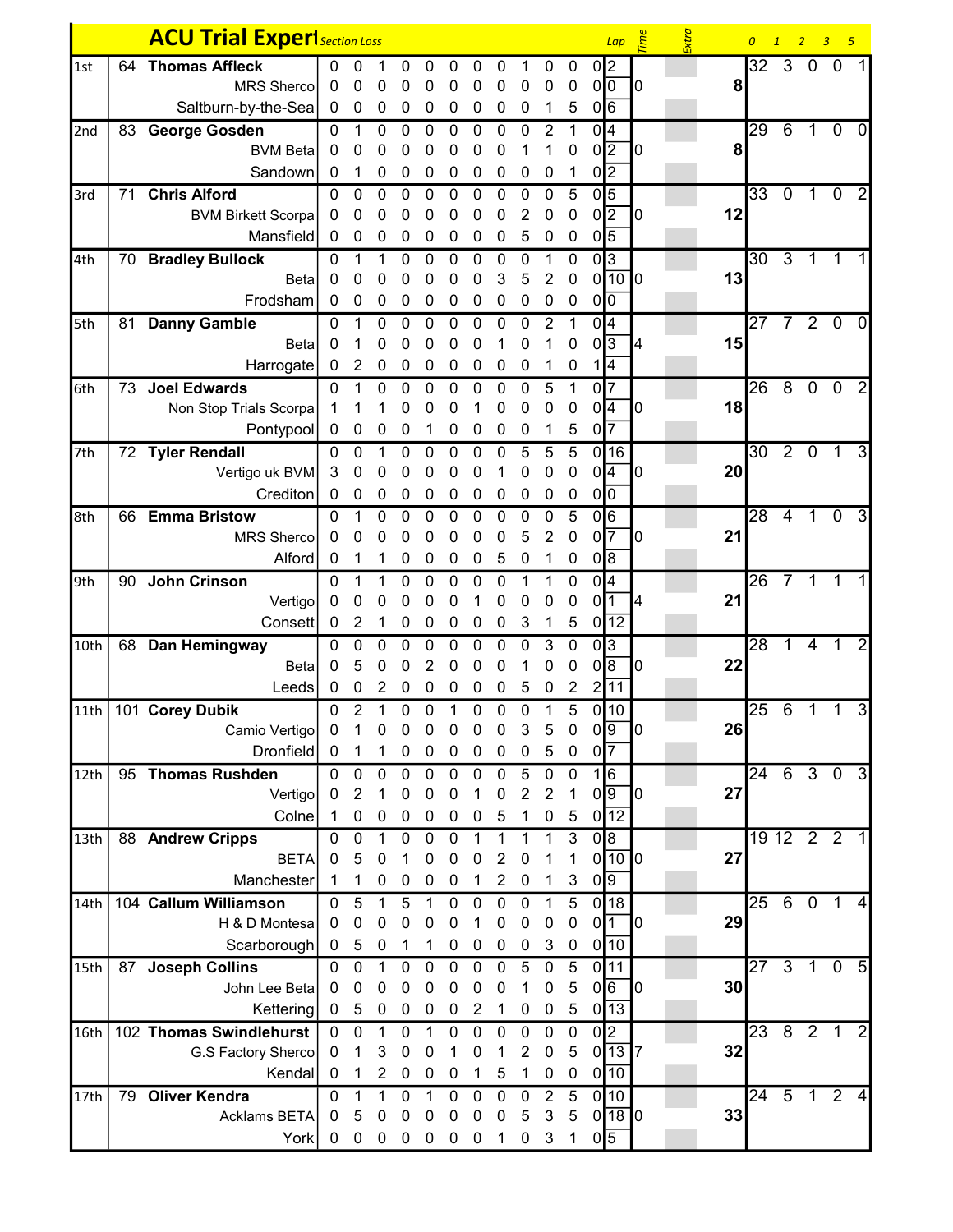| 18th | 82 | <b>Thomas Middleton</b>      | 0              | 5              | 5                         | 0                 |                  | 0                |                | 0              | 5              | 2              |                  |                | 0 20                                     |    |     | 17 10           |                  | 4                        |              |      |
|------|----|------------------------------|----------------|----------------|---------------------------|-------------------|------------------|------------------|----------------|----------------|----------------|----------------|------------------|----------------|------------------------------------------|----|-----|-----------------|------------------|--------------------------|--------------|------|
|      |    | Inch Perfect Vertigo         | 0              | 3              | 0                         | 0                 | 0                |                  | 0              | 0              | 5              | $\overline{2}$ | $\mathbf 0$      |                | $1$ <sup>12 <math>\boxed{0}</math></sup> |    | 41  |                 |                  |                          |              |      |
|      |    | Skipton                      | 0              | 1              | 1                         | 0                 | 1                | 0                | 0              | 2              | 2              | 0              | 1                |                | $1\sqrt{9}$                              |    |     |                 |                  |                          |              |      |
| 19th | 76 | <b>Samuel Beecroft-Penny</b> | $\mathbf 0$    |                | 0                         | 0                 | 1                | 0                | 0              | 0              | 5              | 5              | 5                |                | 0 17                                     |    |     | 27              | $\overline{3}$   | $\mathbf 0$              | $\mathbf 0$  | 6    |
|      |    | <b>TRS</b>                   | 0              | 0              | 0                         | 0                 | 0                | 0                | 0              | 0              | 5              | 5              | 0                |                | 0 10 9                                   |    | 42  |                 |                  |                          |              |      |
|      |    | Leeds                        | 1              | 0              | 0                         | 0                 | 0                | 0                | 0              | 0              | 5              | 0              | $\boldsymbol{0}$ | $0\sqrt{6}$    |                                          |    |     |                 |                  |                          |              |      |
| 20th |    | 100 Elliott Laws             | 0              |                | 0                         | 0                 | 5                | 0                | 0              | 1              | 0              | 5              | $\mathbf 0$      |                | 0 12                                     |    |     | 22              | $\overline{5}$   | $\overline{3}$           | 0            | 6    |
|      |    | 180 Off Road Vertigo         | 0              | 0              | $\overline{c}$            | 0                 | 0                | 0                | 1              | 2              | 2              | 0              | 0                | $\overline{0}$ | 7                                        | 13 | 44  |                 |                  |                          |              |      |
|      |    | Richmond                     | 0              | 0              | 1                         | 5                 | 0                |                  | 0              | 5              | 0              | 0              | 5                |                | $5\overline{22}$                         |    |     |                 |                  |                          |              |      |
| 21st | 99 | <b>Owen Gawthorpe</b>        | $\mathbf{0}$   | 5              | 1                         | 0                 | 1                | 0                | 0              | 0              | 5              | 5              | $\boldsymbol{0}$ |                | $0\overline{17}$                         |    |     | 20              | $\overline{5}$   | 1                        | 3            |      |
|      |    | Non Stop trials Vertigo      | 0              | 5              | 1                         | 0                 | 0                | 0                | 0              | 0              | 0              |                | 3                |                | $0$ <sup>10<math>0</math></sup>          |    | 51  |                 |                  |                          |              |      |
|      |    | New Quay                     | 0              | 5              | 3                         | 5                 | 2                | 0                | 0              | 1              | 5              | 0              | 3                |                | $0\sqrt{24}$                             |    |     |                 |                  |                          |              |      |
| 22nd |    | 92 Thomas McCabe             | 0              | 3              | 1                         | 0                 | 3                | 0                | 0              | 0              | 1              | 0              | 5                |                | 3 16                                     |    |     | 14              | 7                | 4                        | 6            | 5    |
|      |    | <b>TRS RR</b>                | 0              | 2              | 3                         | 0                 |                  |                  | 0              | 0              |                | 0              | 5                |                | 3 16 0                                   |    | 58  |                 |                  |                          |              |      |
|      |    | Farnham                      | 1              | 1              | 3                         | 0                 | 2                | 0                | 0              | 5              | 2              | 5              | 5                |                | 2 26                                     |    |     |                 |                  |                          |              |      |
| 23rd | 91 | <b>Steven Harris</b>         | $\mathbf{0}$   | 5              | 5                         | 0                 | 2                | 1                | 0              |                |                | 3              | 2                |                | 1 21                                     |    |     | 1211            |                  | 5                        |              |      |
|      |    | GasGas                       | $\overline{2}$ | 5              | 5                         |                   | $\overline{c}$   | 0                | 0              | 0              | 2              |                | 5                |                | $1$   24   0                             |    | 59  |                 |                  |                          |              |      |
|      |    | Redditch                     | 0              | 5              | 5                         |                   | 0                | 0                | 0              | 1              | 0              |                |                  |                | 0 14                                     |    |     |                 |                  |                          |              |      |
| 24th | 96 | <b>Thomas Hawthorne</b>      | $\mathbf 0$    | 5              | 5                         | 1                 | 1                | 3                | 0              | 1              | 3              | 5              | 5                |                | 3 32                                     |    |     | $\overline{12}$ | $\overline{9}$   | 3                        | 5            |      |
|      |    | Sherco                       | 0              | 3              | 2                         |                   | 0                | 0                | 1              | 0              | 5              | 3              | 5                |                | $0\sqrt{20}$ 0                           |    | 65  |                 |                  |                          |              |      |
|      |    | Wallingford                  | $\overline{2}$ | 1              | 1                         | 0                 | 0                | 0                | 0              | $\overline{2}$ | 1              | 0              | 5                |                | 1 13                                     |    |     |                 |                  |                          |              |      |
| 25th | 75 | <b>Alice Minta</b>           | $\mathbf{0}$   | 3              | $\overline{2}$            | 1                 |                  | 0                |                | $\mathbf 0$    | 5              | 3              | $\overline{2}$   |                | 5 23                                     |    |     | 12              | $\overline{7}$   | $\overline{5}$           | 7            |      |
|      |    | <b>Birkett Scorpa</b>        | $\mathbf 0$    | 3              | 3                         | 0                 |                  | 0                | 1              | 2              | $\overline{c}$ | 3              | 5                |                | 3 23 3                                   |    | 66  |                 |                  |                          |              |      |
|      |    | <b>Telford</b>               | 1              | 3              | 1                         | 0                 | 2                | 0                | 0              | 0              | 0              | 5              | 5                |                | $0\sqrt{17}$                             |    |     |                 |                  |                          |              |      |
| 26th |    | 67 Stephen Cornthwaite       | $\mathbf 0$    | 5              | 3                         | 0                 | 0                | 0                | 0              | 0              | 3              |                |                  |                | 1 14                                     |    |     | 17              | $\overline{5}$   | $\overline{2}$           | 4            | 8    |
|      |    | AB Tyres GasGas              | 0              | 3              | $\overline{c}$            | 0                 | 0                | 0                | 1              | 5              | 1              | 0              | 5                |                | $0$ <sup>17</sup> $7$                    |    | 68  |                 |                  |                          |              |      |
|      |    | Accrington                   | 0              | 5              | 2                         | 5                 | 0                | 5                | 0              | 5              | 3              | 0              | 5                |                | 0 30                                     |    |     |                 |                  |                          |              |      |
| 27th | 89 | <b>Jamie Bingley</b>         | $\mathbf{0}$   | 3              | 2                         |                   | 2                |                  | 0              | 0              | 3              | 5              | 5                |                | 3 25                                     |    |     | 12              | $\overline{7}$   | 6                        | 5            | 6    |
|      |    | <b>Beta</b>                  | 0              | 3              | 3                         | 0                 |                  | 0                | 0              |                | 1              | 5              | 0                |                | $1$ 15 4                                 |    | 68  |                 |                  |                          |              |      |
|      |    | Carlisle                     | 0              | 1              | 2                         | 2                 | 5                | 0                | 0              | 2              | 5              | 2              | 5                |                | $0\sqrt{24}$                             |    |     |                 |                  |                          |              |      |
| 28th | 97 | <b>Joe Spivey</b>            | 0              | 5              | 3                         | 0                 | 1                | 2                | 0              | 0              |                | 5              | 2                |                | 1 20                                     |    |     | 12              | 7                | $\overline{5}$           | 4            | 8    |
|      |    | Splat Shop Sherco            | $\mathbf 0$    | $\overline{2}$ | $\overline{2}$<br>-1      | 0<br>$\mathbf{1}$ | 5<br>1           | 3                | 5              | 0<br>ς         | 5              | 0              | 2                |                | $1$   25   0                             |    | 69  |                 |                  |                          |              |      |
|      |    | Dronfield                    | $\overline{0}$ | 3              |                           |                   |                  | $\mathbf{0}$     | $\mathbf 0$    |                | 5              | 3              | 5                |                | $0\sqrt{24}$                             |    |     |                 |                  |                          |              |      |
| 29th | 77 | <b>Cameron Brice</b>         |                | 5              | 0                         |                   | 0                |                  | 0              |                | 5              | 3              | 5                |                | 0 22                                     |    |     | 13              |                  | 6 7 2 8                  |              |      |
|      |    | Beta                         | 0              | 5              | $\overline{2}$            |                   | 0                | 0                | 0              | 5              | 5              | $\overline{2}$ | $\sqrt{5}$       |                | 2 27 7                                   |    | 73  |                 |                  |                          |              |      |
|      |    | Seascale                     | $\overline{2}$ | $\pmb{0}$      | 3                         | 0                 | 1                | 2                | 0              | 0              | 5              | $\overline{2}$ | $\overline{2}$   |                | $0\sqrt{17}$                             |    |     |                 |                  |                          |              |      |
| 30th |    | 94 Joe Hiley                 | $\Omega$       | 5              | $\overline{2}$            | $\overline{2}$    | $\overline{2}$   | 1                | 5              | 0              | 0              | 0              | 5                |                | 3 25                                     |    |     | $\overline{7}$  | 6                | 7                        | 7            | 9    |
|      |    | Gasgas                       | $\mathbf 0$    | 5              | $\overline{2}$            | 3                 | 3                | $\overline{c}$   | 0              | 3              |                | 5              | 5                |                | 3 32 0                                   |    | 86  |                 |                  |                          |              |      |
|      |    | Carnforth                    | 1              | 5              | 1                         | 3                 | 0                | 5                | 1              | 2              | 1              | 5              | $\boldsymbol{2}$ |                | $3\overline{29}$                         |    |     |                 |                  |                          |              |      |
| 31st |    | 93 Samuel Rhodes             | 5              | 5              | $\ensuremath{\mathsf{3}}$ | 3                 | 5                | $\pmb{0}$        | 5              | 3              | 5              | $\overline{2}$ | 5                |                | 1 42                                     |    |     | 5               |                  | 62617                    |              |      |
|      |    | GasGas                       | 1              | 5              | $\overline{2}$            | 1                 | 0                | 0                | 1              | 3              | 5              | 5              | $\mathbf 5$      |                | $0$  28   $0$                            |    | 113 |                 |                  |                          |              |      |
|      |    | Ashbourne                    | 1              | 5              | 5                         | 5                 | 1                | 0                | 5              | 3              | 5              | 3              | 5                |                | $5\sqrt{43}$                             |    |     |                 |                  |                          |              |      |
| 32nd |    | 105 Samuel Atherton          | $\Omega$       | $\overline{5}$ | 3                         | 5                 | 5                | 3                | $\overline{2}$ | 1              | 3              | 1              | 5                |                | 5 38                                     |    |     | $\overline{4}$  | 7 <sub>1</sub>   |                          |              | 7 17 |
|      |    | <b>JSM GASGAS</b>            | $\Omega$       | 5              | 3                         |                   | 5                | 1                | 1              | 0              | 3              | 3              | $\mathbf 5$      |                | 5 32 4                                   |    | 119 |                 |                  |                          |              |      |
|      |    | Northwich                    | 0              | 5              | 3                         | 5                 | 5                | 5                | 1              | 5              | 1              | 5              | $\mathbf 5$      |                | 5 45                                     |    |     |                 |                  |                          |              |      |
| 33rd |    | 85 Owen Gilchrist            | $\Omega$       | $\overline{5}$ | $\overline{2}$            | 1                 | 5                | $\overline{2}$   | 5              | 5              | 5              | $\overline{2}$ | $\overline{5}$   |                | 5 42                                     |    |     | $\overline{3}$  |                  | $\overline{3}$ 8 2 2 2 0 |              |      |
|      |    | Gasgas                       | $\overline{2}$ | 5              | 5                         | 1                 | 5                | $\boldsymbol{0}$ | $\overline{2}$ | 3              | 5              | 5              | $\sqrt{5}$       |                | $5\overline{43}$ 0                       |    | 125 |                 |                  |                          |              |      |
|      |    | Millom                       | $\overline{2}$ | 5              | $\ensuremath{\mathsf{3}}$ | 0                 | 5                | 1                | 5              | $\overline{2}$ | 5              | 5              | 5                |                | 2 40                                     |    |     |                 |                  |                          |              |      |
| 34th |    | 103 Hugh Barker              | $\mathbf 0$    | $\overline{5}$ | $\overline{2}$            | 1                 | 1                | $\mathbf 0$      | 5              | 5              | 3              | 5              | 5                |                | 5 37                                     |    |     | $\overline{26}$ | $2 \overline{1}$ |                          | $\mathbf{1}$ | 6    |
|      |    | GasGas                       | $\mathbf 0$    | $\pmb{0}$      | $\pmb{0}$                 | 0                 | 0                | 0                | 0              | 0              | 0              | $\mathbf 0$    | $\mathbf 0$      | 0 0            |                                          | 11 | 38  |                 |                  |                          |              |      |
|      |    | Faversham                    | $\overline{0}$ | $\overline{0}$ | $\boldsymbol{0}$          | $\mathbf 0$       | $\boldsymbol{0}$ | $\mathbf 0$      | $\pmb{0}$      | $\mathbf 0$    | $\mathbf 0$    | $\pmb{0}$      | $\mathbf 0$      | 0 0            |                                          |    | Ret |                 |                  |                          |              |      |